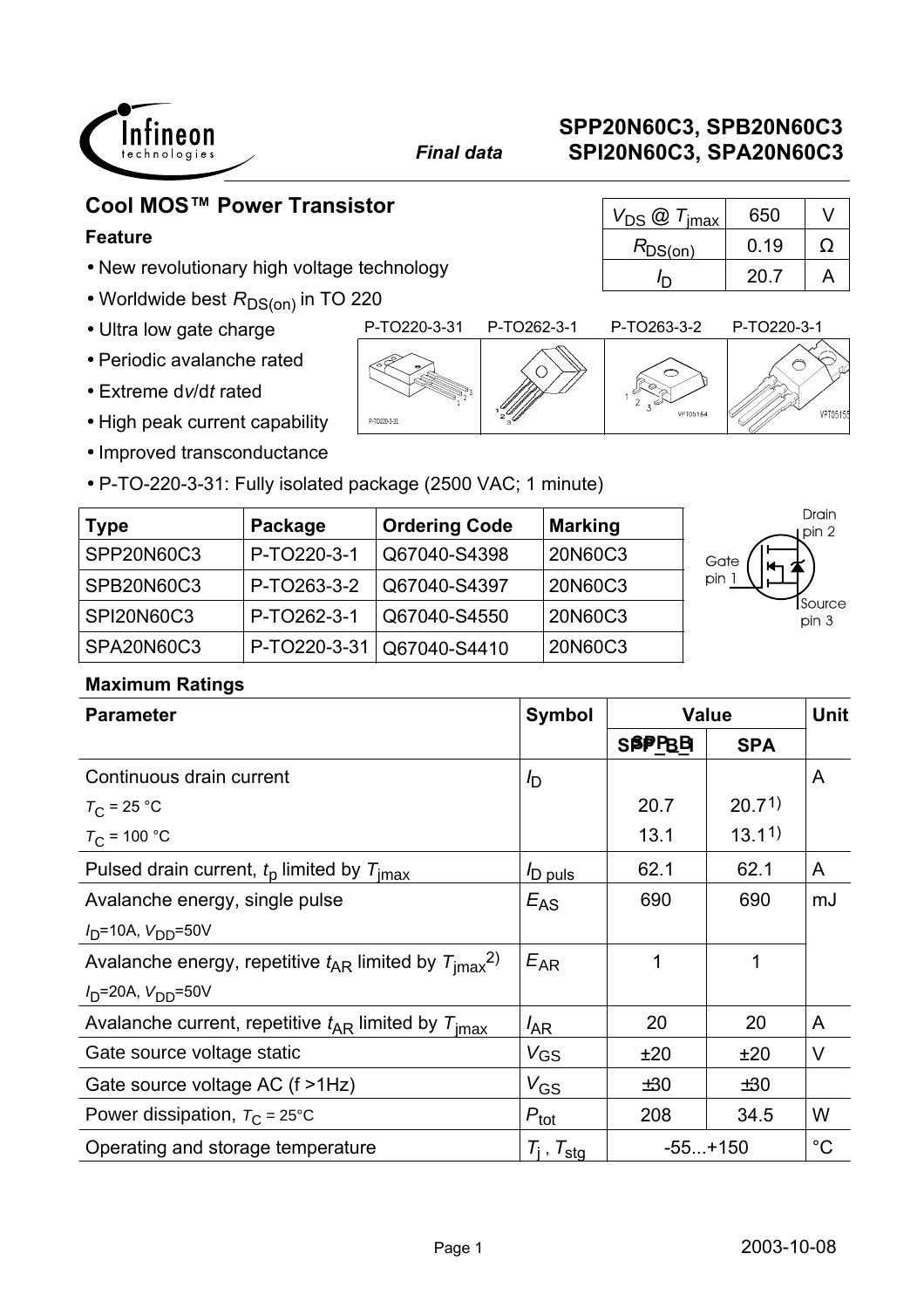

#### **Maximum Ratings**

| <b>Parameter</b>                                 | <b>Symbol</b> | Value | <b>Unit</b> |
|--------------------------------------------------|---------------|-------|-------------|
| Drain Source voltage slope                       | dv/dt         | 50    | V/ns        |
| $V_{DS}$ = 480 V, $I_D$ = 20.7 A, $T_i$ = 125 °C |               |       |             |

#### **Thermal Characteristics**

| <b>Parameter</b>                                | <b>Symbol</b>          |      | <b>Values</b> |      | <b>Unit</b> |
|-------------------------------------------------|------------------------|------|---------------|------|-------------|
|                                                 |                        | min. | typ.          | max. |             |
| Thermal resistance, junction - case             | $R_{thJC}$             |      |               | 0.6  | K/W         |
| Thermal resistance, junction - case, FullPAK    | $R_{thJC, FP}$         |      |               | 3.6  |             |
| Thermal resistance, junction - ambient, leaded  | $R_{thJA}$             |      |               | 62   |             |
| Thermal resistance, junction - ambient, FullPAK | $R_{thJA$ FP           |      |               | 80   |             |
| SMD version, device on PCB:                     | $R_{thJA}$             |      |               |      |             |
| @ min. footprint                                |                        |      |               | 62   |             |
| $@6$ cm <sup>2</sup> cooling area 3)            |                        |      | 35            |      |             |
| Soldering temperature,                          | $\tau_{\mathsf{gold}}$ |      |               | 260  | $^{\circ}C$ |
| 1.6 mm (0.063 in.) from case for 10s $4$ )      |                        |      |               |      |             |

## **Electrical Characteristics,** at *T*j =25°C unless otherwise specified

| <b>Parameter</b>                 | <b>Symbol</b>    | <b>Conditions</b>                                                | <b>Values</b> |      |      | <b>Unit</b> |
|----------------------------------|------------------|------------------------------------------------------------------|---------------|------|------|-------------|
|                                  |                  |                                                                  | min.          | typ. | max. |             |
| Drain-source breakdown voltage   |                  | $V_{\text{(BR)DSS}}$ $V_{\text{GS}}$ =0V, $I_{\text{D}}$ =0.25mA | 600           |      |      | V           |
| Drain-Source avalanche           | $V_{\rm (BR)DS}$ | $V_{GS} = 0V$ , $I_D = 20A$                                      |               | 700  |      |             |
| breakdown voltage                |                  |                                                                  |               |      |      |             |
| Gate threshold voltage           | $V_{GS(th)}$     | $V_D$ =1000µA, $V_{\text{GS}}$ = $V_D$                           | 2.1           | 3    | 3.9  |             |
| Zero gate voltage drain current  | $I_{\text{DSS}}$ | $V_{DS}$ =600V, $V_{GS}$ =0V,                                    |               |      |      | μA          |
|                                  |                  | $T_i = 25^\circ \text{C}$                                        |               | 0.1  | 1    |             |
|                                  |                  | $T_i = 150$ °C                                                   |               |      | 100  |             |
| Gate-source leakage current      | $I_{\text{GSS}}$ | $V_{GS}$ =30V, $V_{DS}$ =0V                                      |               |      | 100  | nA          |
| Drain-source on-state resistance | $R_{DS(on)}$     | $V_{GS}$ =10V, $I_{D}$ =13.1A                                    |               |      |      | $\Omega$    |
|                                  |                  | $T_i = 25^\circ \text{C}$                                        |               | 0.16 | 0.19 |             |
|                                  |                  | $T_i = 150$ °C                                                   |               | 0.43 |      |             |
| Gate input resistance            | $R_{\rm G}$      | f=1MHz, open drain                                               |               | 0.54 |      |             |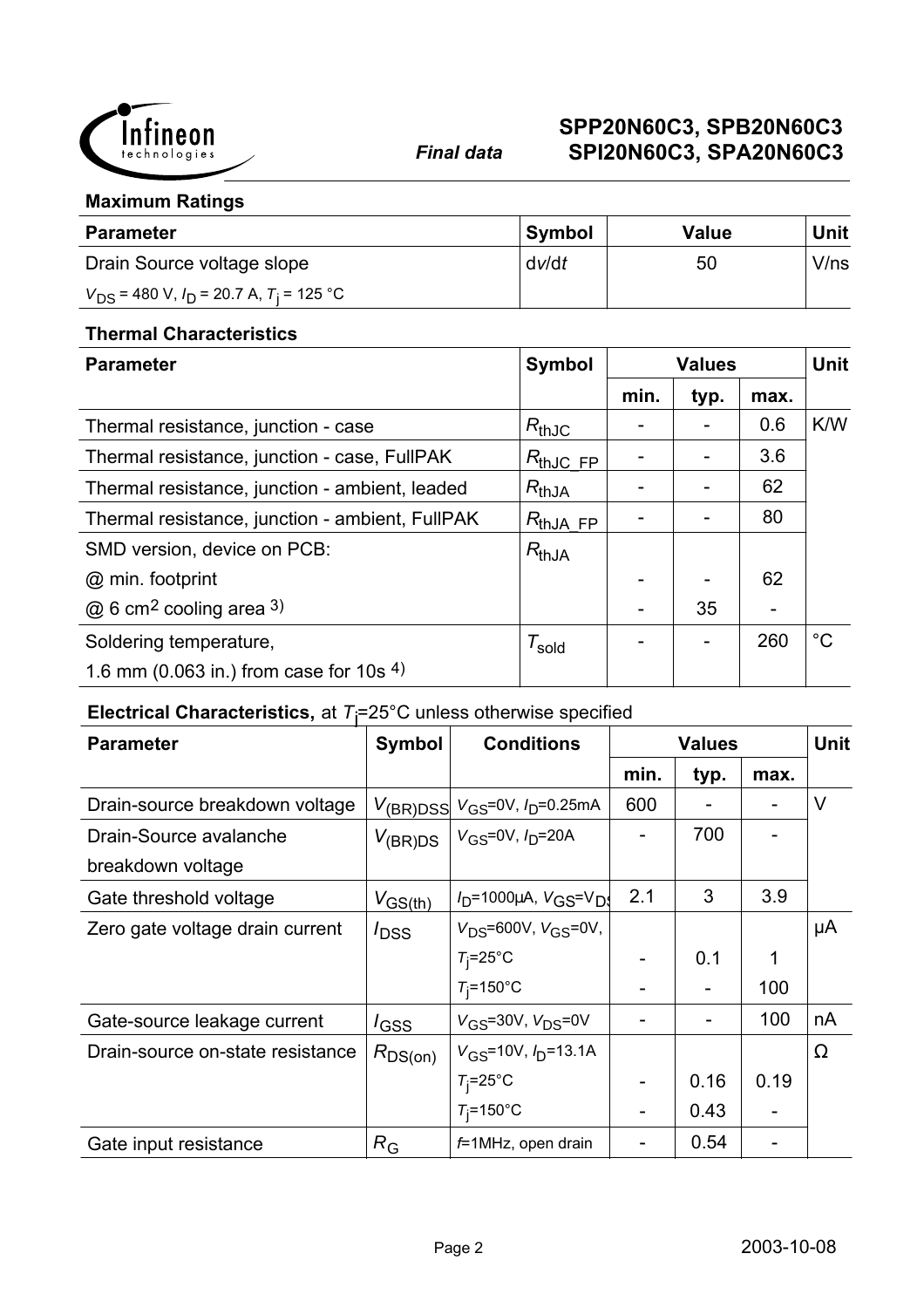

#### **Electrical Characteristics**

| <b>Parameter</b>                    | <b>Symbol</b>      | <b>Conditions</b>                      | <b>Values</b> |      |      | <b>Unit</b> |
|-------------------------------------|--------------------|----------------------------------------|---------------|------|------|-------------|
|                                     |                    |                                        | min.          | typ. | max. |             |
| Transconductance                    | $g_{fs}$           | $V_{DS} \geq 2^{*}/D^{*}R_{DS(on)max}$ |               | 17.5 |      | S           |
|                                     |                    | $I_{D} = 13.1A$                        |               |      |      |             |
| Input capacitance                   | $C_{\text{iss}}$   | $V_{GS} = 0V$ , $V_{DS} = 25V$ ,       |               | 2400 |      | pF          |
| Output capacitance                  | $C_{\rm{oss}}$     | $f=1$ MHz                              |               | 780  |      |             |
| Reverse transfer capacitance        | $C_{rss}$          |                                        |               | 50   |      |             |
| Effective output capacitance, 5)    | $C_{O(\text{er})}$ | $V_{GS} = 0V$ ,                        |               | 83   |      |             |
| energy related                      |                    | $V_{DS}$ =0V to 480V                   |               |      |      |             |
| Effective output capacitance, $6$ ) | $C_{O(tr)}$        |                                        |               | 160  |      |             |
| time related                        |                    |                                        |               |      |      |             |
| Turn-on delay time                  | $t_{d(on)}$        | $V_{DD} = 380V$ , $V_{GS} = 0/13V$ ,   |               | 10   |      | ns          |
|                                     |                    | $I_{D} = 20.7A,$                       |               |      |      |             |
|                                     |                    | $R_{G} = 3.6\Omega, T_{i} = 125$       |               |      |      |             |
| Rise time                           | $t_{\sf r}$        | $V_{DD} = 380V$ , $V_{GS} = 0/13V$ ,   |               | 5    |      |             |
| Turn-off delay time                 | $t_{d(off)}$       | $I_{\text{D}}$ =20.7A,                 |               | 67   | 100  |             |
| Fall time                           | $t_{\rm f}$        | $R_G = 3.6\Omega$                      |               | 4.5  | 12   |             |

#### **Gate Charge Characteristics**

| Gate to source charge | $Q_{\text{gs}}$ | $V_{DD}$ =480V, $I_D$ =20.7A                                        |     |     | nС |
|-----------------------|-----------------|---------------------------------------------------------------------|-----|-----|----|
| Gate to drain charge  | $Q_{\text{gd}}$ |                                                                     | 33  |     |    |
| Gate charge total     | $Q_{\rm q}$     | $V_{DD}$ =480V, $I_{D}$ =20.7A,                                     | 87  | 114 |    |
|                       |                 | $V_{\text{GS}} = 0$ to 10V                                          |     |     |    |
| Gate plateau voltage  |                 | $V_{\text{(plateau)}}$ $V_{\text{DD}}$ =480V, $I_{\text{D}}$ =20.7A | 5.5 |     |    |

1Limited only by maximum temperature

<sup>2</sup>Repetitve avalanche causes additional power losses that can be calculated as  $P_{AV} = E_{AR} * f$ .

 $3$ Device on 40mm\*40mm\*1.5mm epoxy PCB FR4 with 6cm<sup>2</sup> (one layer, 70 µm thick) copper area for drain connection. PCB is vertical without blown air.

4Soldering temperature for TO-263: 220°C, reflow

 $5C_{O(er)}$  is a fixed capacitance that gives the same stored energy as  $C_{OSS}$  while  $V_{DS}$  is rising from 0 to 80%  $V_{DSS}$ .

 ${}^6C_{O(tr)}$  is a fixed capacitance that gives the same charging time as  $C_{\text{oss}}$  while  $V_{DS}$  is rising from 0 to 80%  $V_{DSS}$ .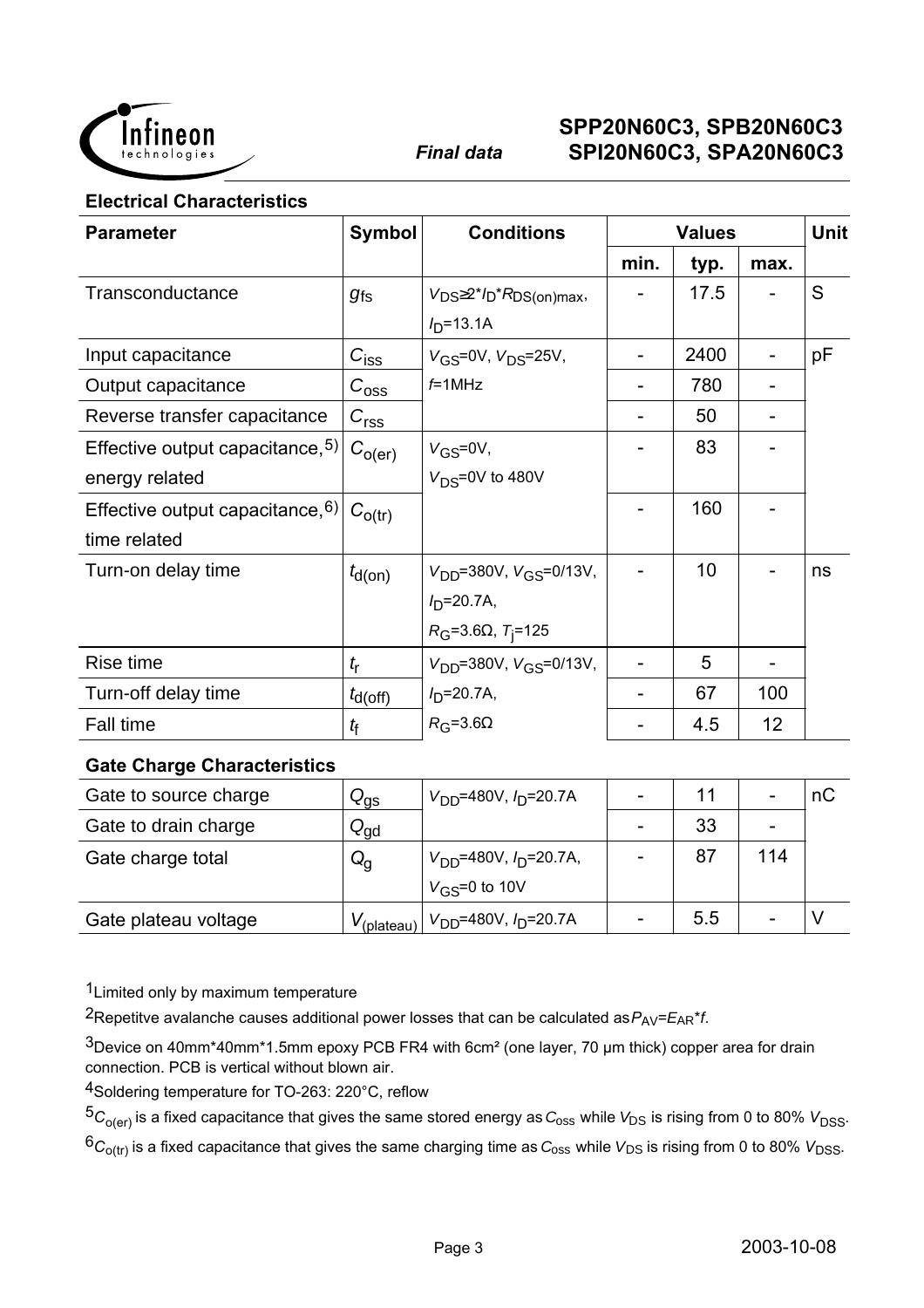

**Electrical Characteristics**

| <b>Parameter</b>              | <b>Symbol</b>    | <b>Conditions</b>          | <b>Values</b> |      | <b>Unit</b> |           |
|-------------------------------|------------------|----------------------------|---------------|------|-------------|-----------|
|                               |                  |                            | min.          | typ. | max.        |           |
| Inverse diode continuous      | $I_{\rm S}$      | $T_{\rm C}$ =25°C          |               |      | 20.7        | A         |
| forward current               |                  |                            |               |      |             |           |
| Inverse diode direct current, | $I_{SM}$         |                            |               |      | 62.1        |           |
| pulsed                        |                  |                            |               |      |             |           |
| Inverse diode forward voltage | $V_{SD}$         | $V_{GS} = 0V, I_F = I_S$   |               | 1    | 1.2         | $\vee$    |
| Reverse recovery time         | $t_{\rm fr}$     | $V_R$ =480V, $I_F = I_S$ , |               | 500  | 800         | ns        |
| Reverse recovery charge       | $Q_{rr}$         | $di_F/dt = 100A/\mu s$     |               | 11   |             | $\mu$ C   |
| Peak reverse recovery current | $I_{\text{rrm}}$ |                            |               | 70   |             | A         |
| Peak rate of fall of reverse  | $di_{rr}/dt$     | $T_i = 25^\circ \text{C}$  |               | 1400 |             | $A/\mu s$ |
| recovery current              |                  |                            |               |      |             |           |

## **Typical Transient Thermal Characteristics**

| <b>Symbol</b> |                     | Value                                         | <b>Unit</b> | <b>Symbol</b>                                                                      |                          | <b>Value</b> | <b>Unit</b> |
|---------------|---------------------|-----------------------------------------------|-------------|------------------------------------------------------------------------------------|--------------------------|--------------|-------------|
|               | SPP_B_I             | <b>SPA</b>                                    |             |                                                                                    | SPP_B_I                  | <b>SPA</b>   |             |
| $R_{th1}$     | 0.00769             | 0.00769                                       | K/W         | $C_{\underline{th1}}$                                                              | 0.0003763                | 0.0003763    | Ws/K        |
| $R_{th2}$     | 0.015               | 0.015                                         |             | $C_{\underline{th2}}$                                                              | 0.001411                 | 0.001411     |             |
| $R_{th3}$     | 0.029               | 0.029                                         |             | $C_{th3}$                                                                          | 0.001931                 | 0.001931     |             |
| $R_{th4}$     | 0.114               | 0.163                                         |             | $C_{\underline{th4}}$                                                              | 0.005297                 | 0.005297     |             |
| $R_{th5}$     | 0.136               | 0.323                                         |             | $C_{th5}$                                                                          | 0.012                    | 0.008453     |             |
| $R_{th6}$     | 0.059               | 2.526                                         |             | $C_{th6}$                                                                          | 0.091                    | 0.412        |             |
|               | $P_{\text{tot}}(t)$ | $T_{j}$<br>$R_{\underline{th1}}$<br>$C_{th1}$ | $C_{th2}$   | $R_{th,n}$<br>$T_{\tt case}$<br>$\mathtt{C}_{\mathsf{th},\mathtt{n}}$<br>$T_{amb}$ | <b>External Heatsink</b> |              |             |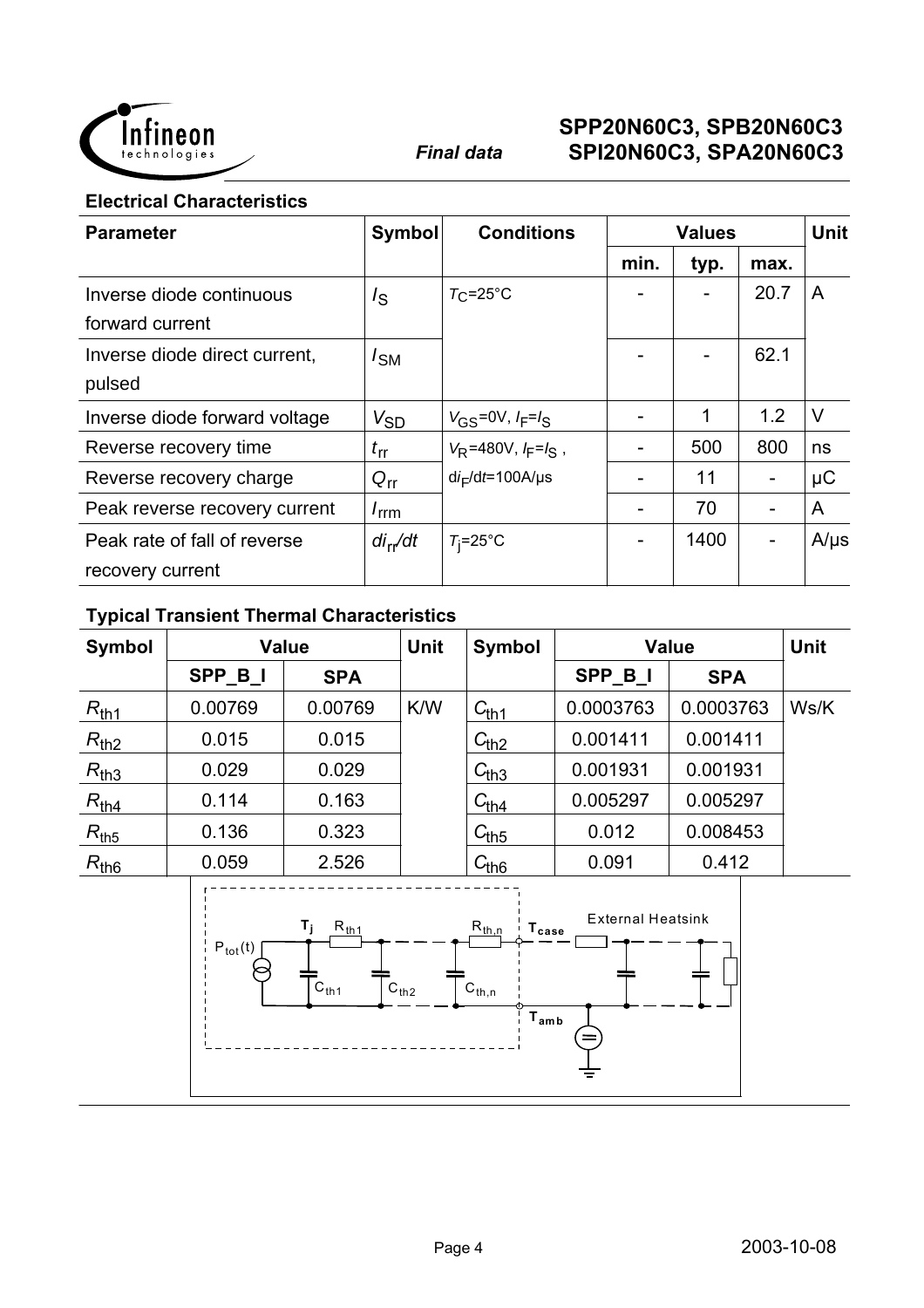

#### **1 Power dissipation**

 $P_{\text{tot}} = f(T_C)$ 



### **3 Safe operating area**

 $I_D = f(V_{DS})$ parameter :  $D = 0$ ,  $T_C = 25^{\circ}C$ 



#### **2 Power dissipation FullPAK**

 $P_{\text{tot}} = f(T_C)$ 



### **4 Safe operating area FullPAK**

 $I_D = f(V_{DS})$ parameter:  $D = 0$ ,  $T_C = 25^{\circ}$ C

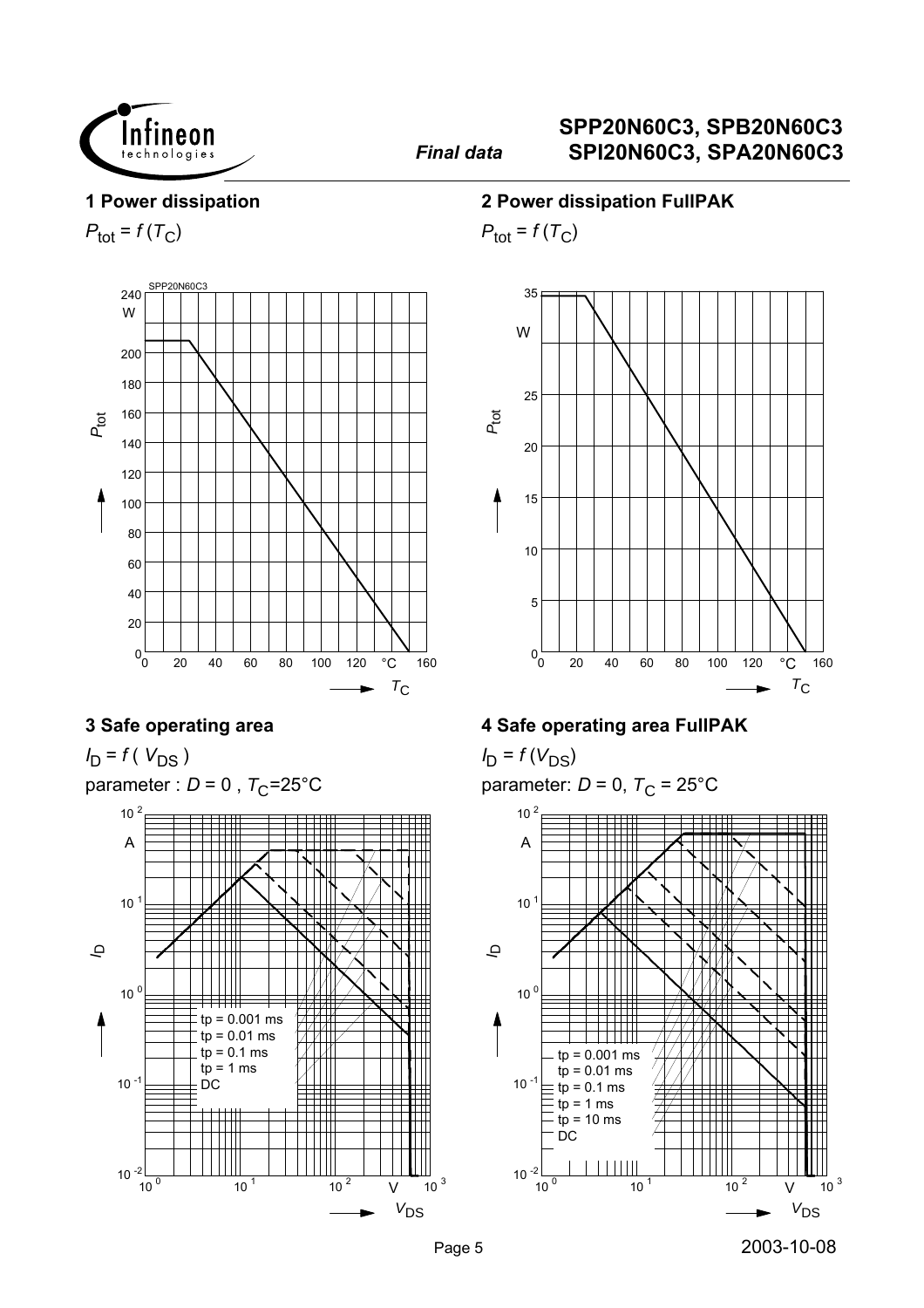

#### **5 Transient thermal impedance**

 $Z_{thJC} = f(t_p)$ 

parameter:  $D = t_0/T$ 



## **7 Typ. output characteristic**

*I*<sub>D</sub> = *f* (*V*<sub>DS</sub>); *T*<sub>j</sub>=25°C parameter:  $t_p$  = 10 µs,  $V_{GS}$ 



#### **6 Transient thermal impedance FullPAK**



## **8 Typ. output characteristic**

*I*<sub>D</sub> = *f* (*V*<sub>DS</sub>); *T*<sub>j</sub>=150°C parameter:  $t_p$  = 10 µs,  $V_{GS}$ 

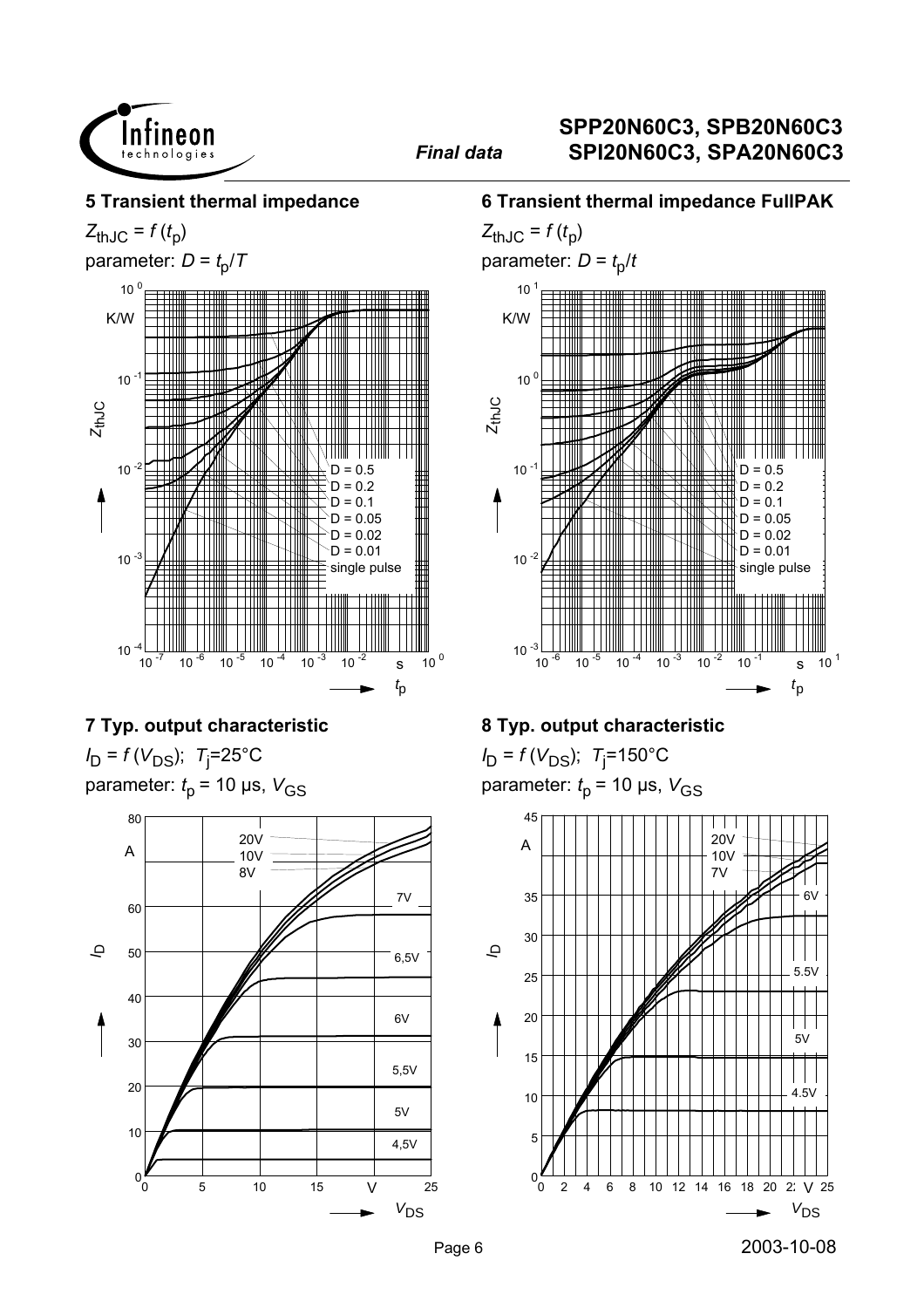

#### **9 Typ. drain-source on resistance**

 $R_{DS(on)}=f(I_D)$ 

parameter: *T*<sub>j</sub>=150°C, V<sub>GS</sub>



### **11 Typ. transfer characteristics**

 $I_D = f(V_{GS})$ ;  $V_{DS} \geq 2 \times I_D \times R_{DS(on)max}$ parameter:  $t_p$  = 10 µs



#### **10 Drain-source on-state resistance**



## **12 Typ. gate charge**

 $V_{GS} = f (Q_{Gate})$ parameter:  $I_D$  = 20.7 A pulsed

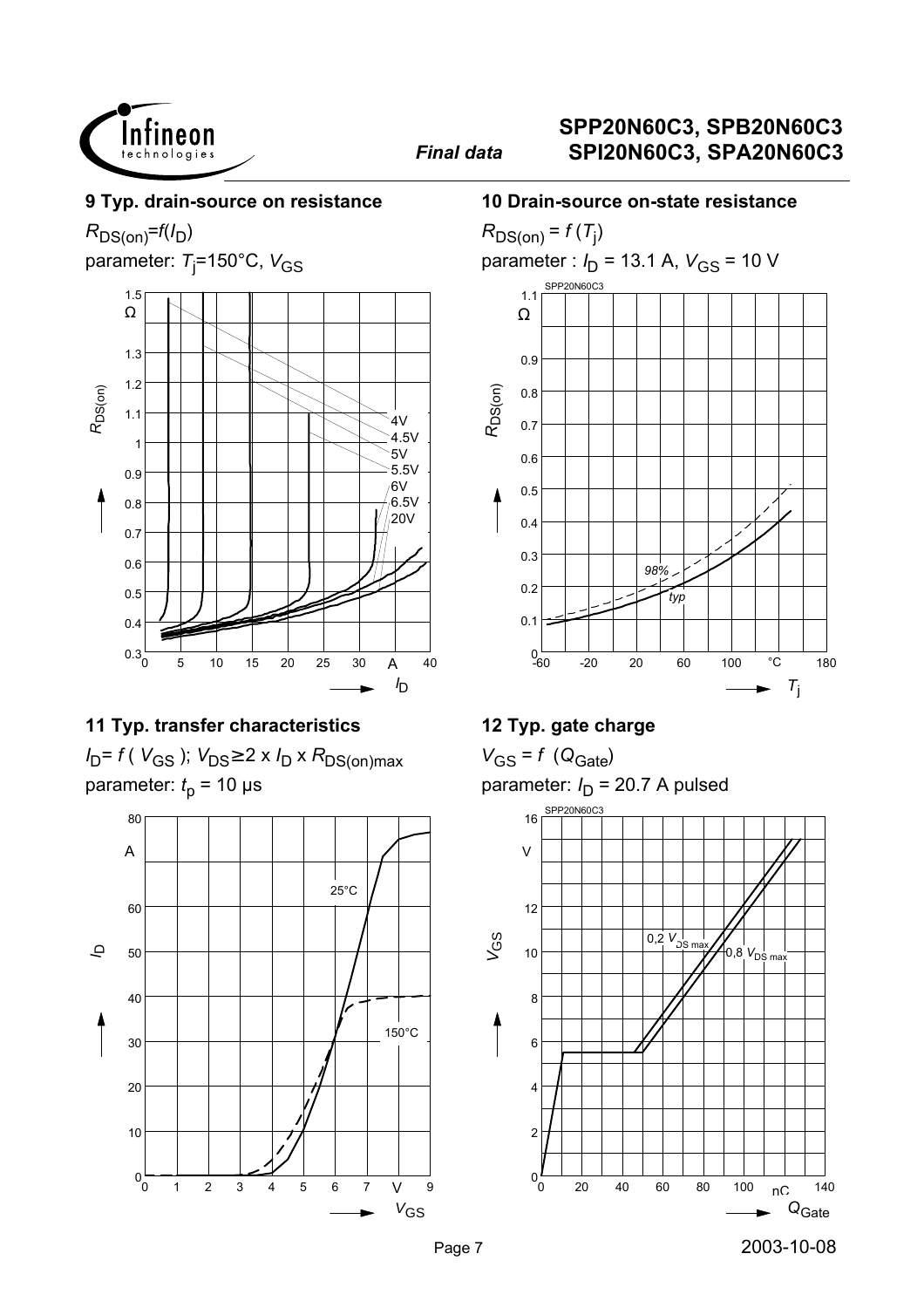

**13 Forward characteristics of body diode**

*I* F = *f* (VSD)



## **15 Typ. switching time**

 $t$  = *f* ( $R_{\rm G}$ ), inductive load,  $\rm \, \tau_{j}$ =125°C par.: V<sub>DS</sub>=380V, V<sub>GS</sub>=0/+13V, I<sub>D</sub>=20.7 A



#### **14 Typ. switching time**

 $t$  =  $f$  (/<sub>D</sub>), inductive load,  $\tau_{\rm j}$ =125°C par.:  $V_{DS}$ =380V,  $V_{GS}$ =0/+13V,  $R_{G}$ =3.6Ω



## **16 Typ. drain current slope**

d*i*/d*t* = f(*R*<sub>G</sub>), inductive load, *T*<sub>j</sub> = 125°C par.: V<sub>DS</sub>=380V, V<sub>GS</sub>=0/+13V, I<sub>D</sub>=20.7A

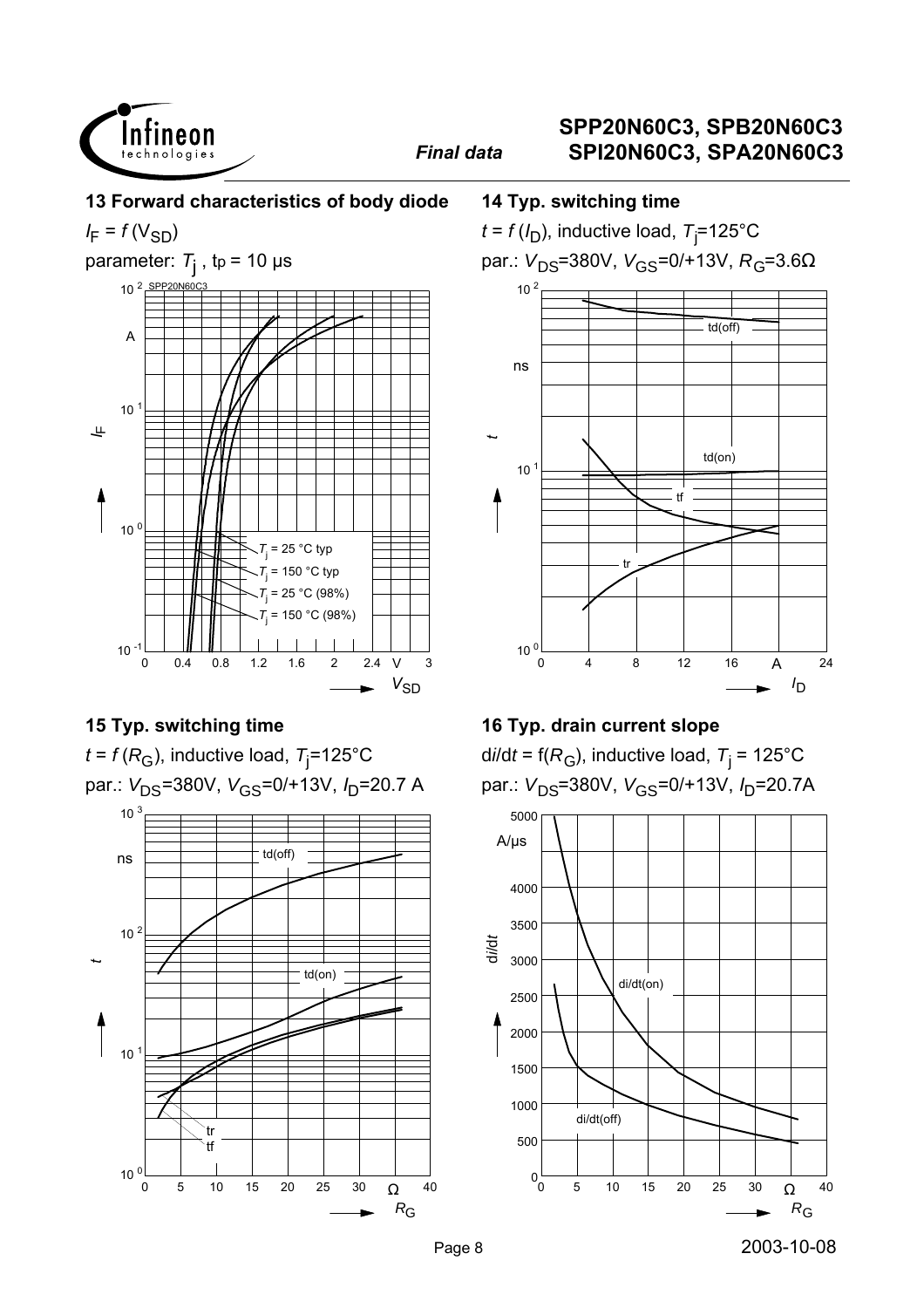

#### **17 Typ. drain source voltage slope**

d*v*/d*t* = f(*R*<sub>G</sub>), inductive load, *T*<sub>j</sub> = 125°C par.: V<sub>DS</sub>=380V, V<sub>GS</sub>=0/+13V, I<sub>D</sub>=20.7A



## **19 Typ. switching losses**

 $\mathsf E$  = *f*(R<sub>G</sub>), inductive load, T<sub>j</sub>=125°C par.: V<sub>DS</sub>=380V, V<sub>GS</sub>=0/+13V, I<sub>D</sub>=20.7A



#### **18 Typ. switching losses**

 $\bm{\mathsf{E}}$  =  $f$  (/<sub>D</sub>), inductive load,  $\bm{\mathsf{T}}_{\mathsf{j}}$ =125°C

par.:  $V_{DS}$ =380V,  $V_{GS}$ =0/+13V,  $R_G$ =3.6Ω



### **20 Avalanche SOA**

 $I_{AR} = f(t_{AR})$ par.:  $T_j \le 150$  °C

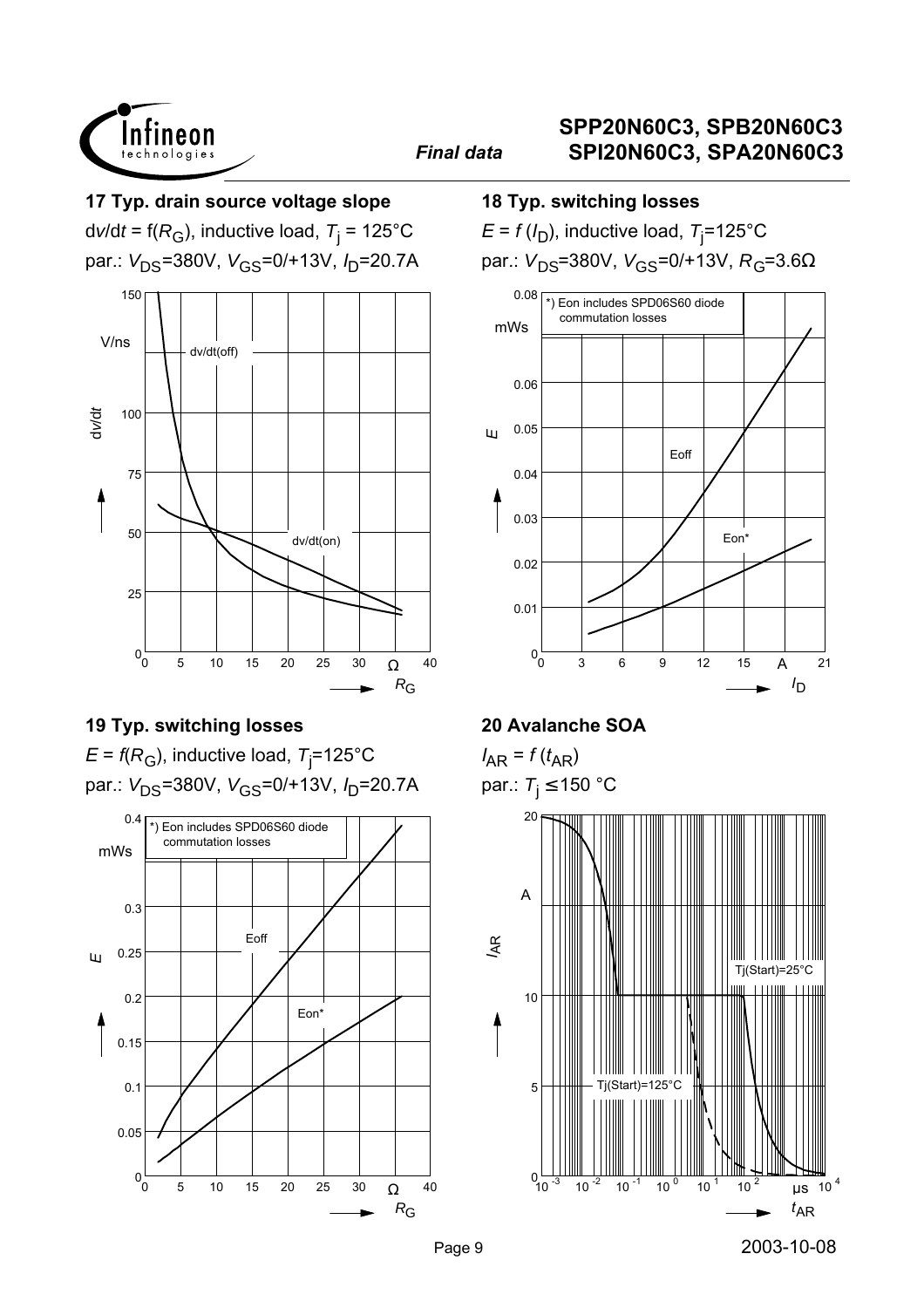

#### **21 Avalanche energy**

 $E_{AS} = f(T_j)$ par.:  $I_D$  = 10 A,  $V_{DD}$  = 50 V



#### **23 Avalanche power losses**

 $P_{AR} = f(f)$ 

parameter:  $E_{AR}$ =1mJ



#### **22 Drain-source breakdown voltage**

 $V_{(BR)DSS} = f(T_j)$ 



### **24 Typ. capacitances**

 $C = f(V_{DS})$ 

parameter:  $V_{\text{GS}}$ =0V,  $f$ =1 MHz

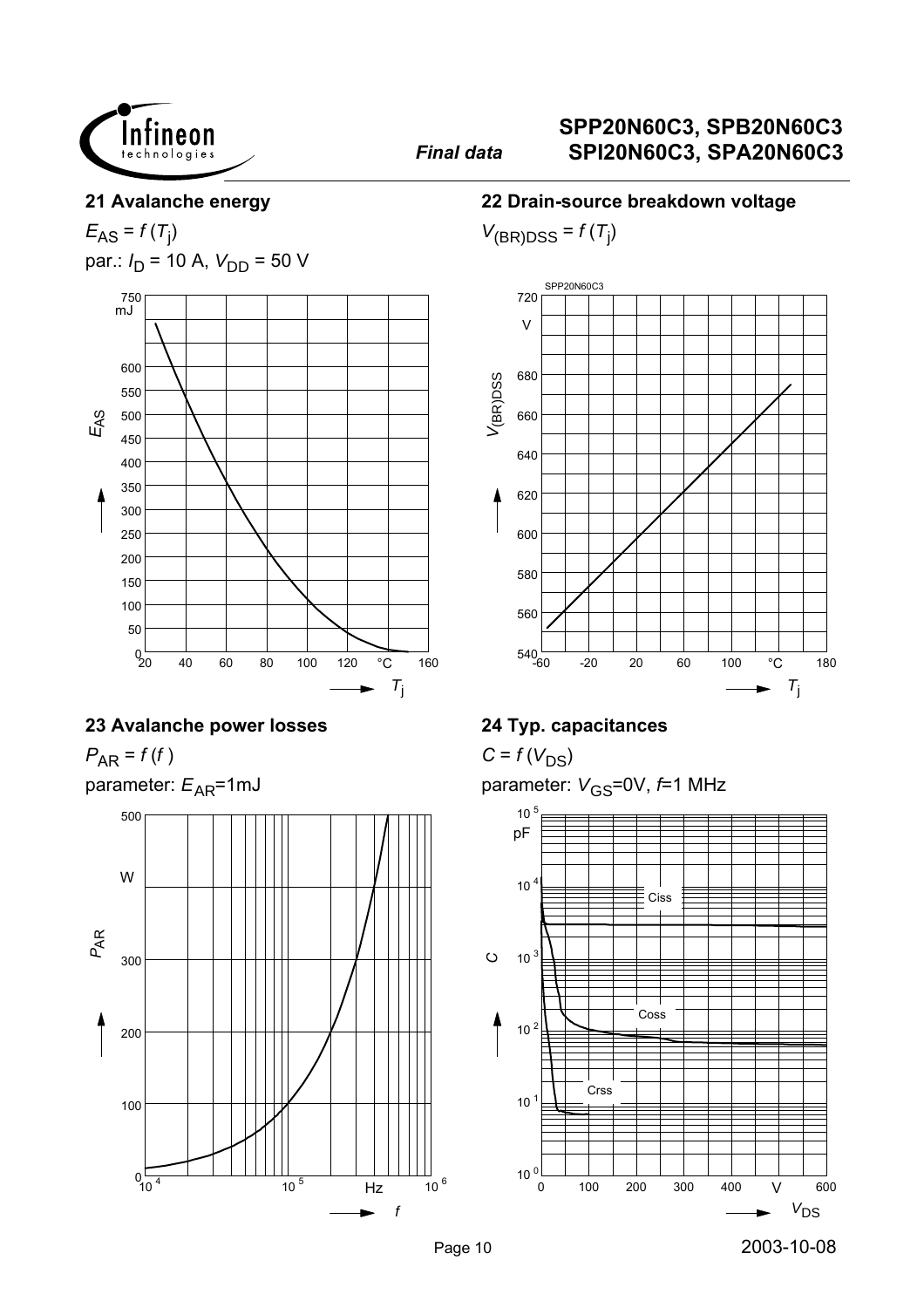

## 25 Typ.  $C_{\text{OSS}}$  stored energy  $E_{\rm oss}$ = $f(V_{\rm DS})$



Definition of diodes switching characteristics

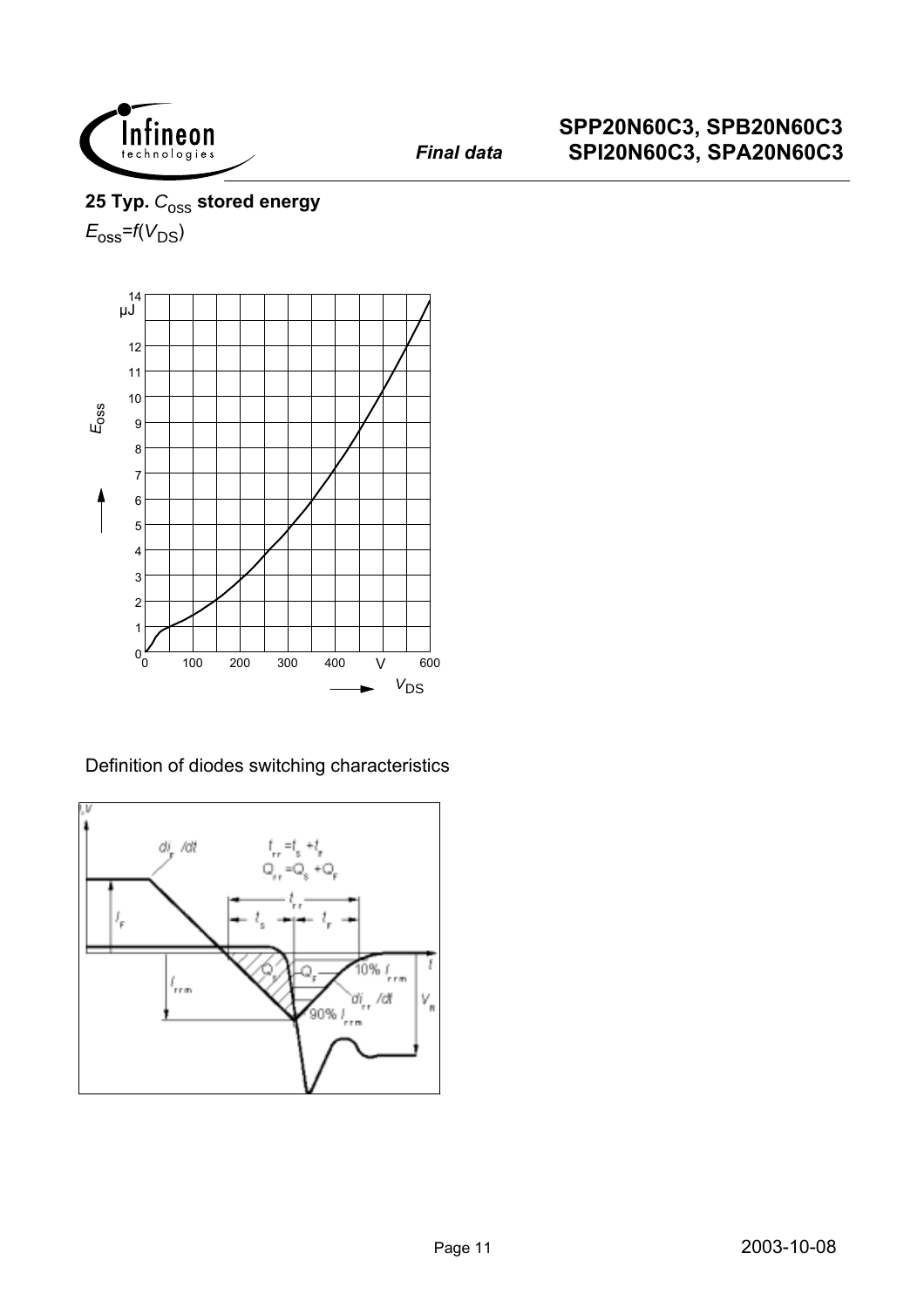

P-TO-220-3-1



All metal surfaces tin plated, except area of cut. Metal surface min.  $x=7.25$ ,  $y=12.3$ 

P-TO-263-3-2 (D2-PAK)



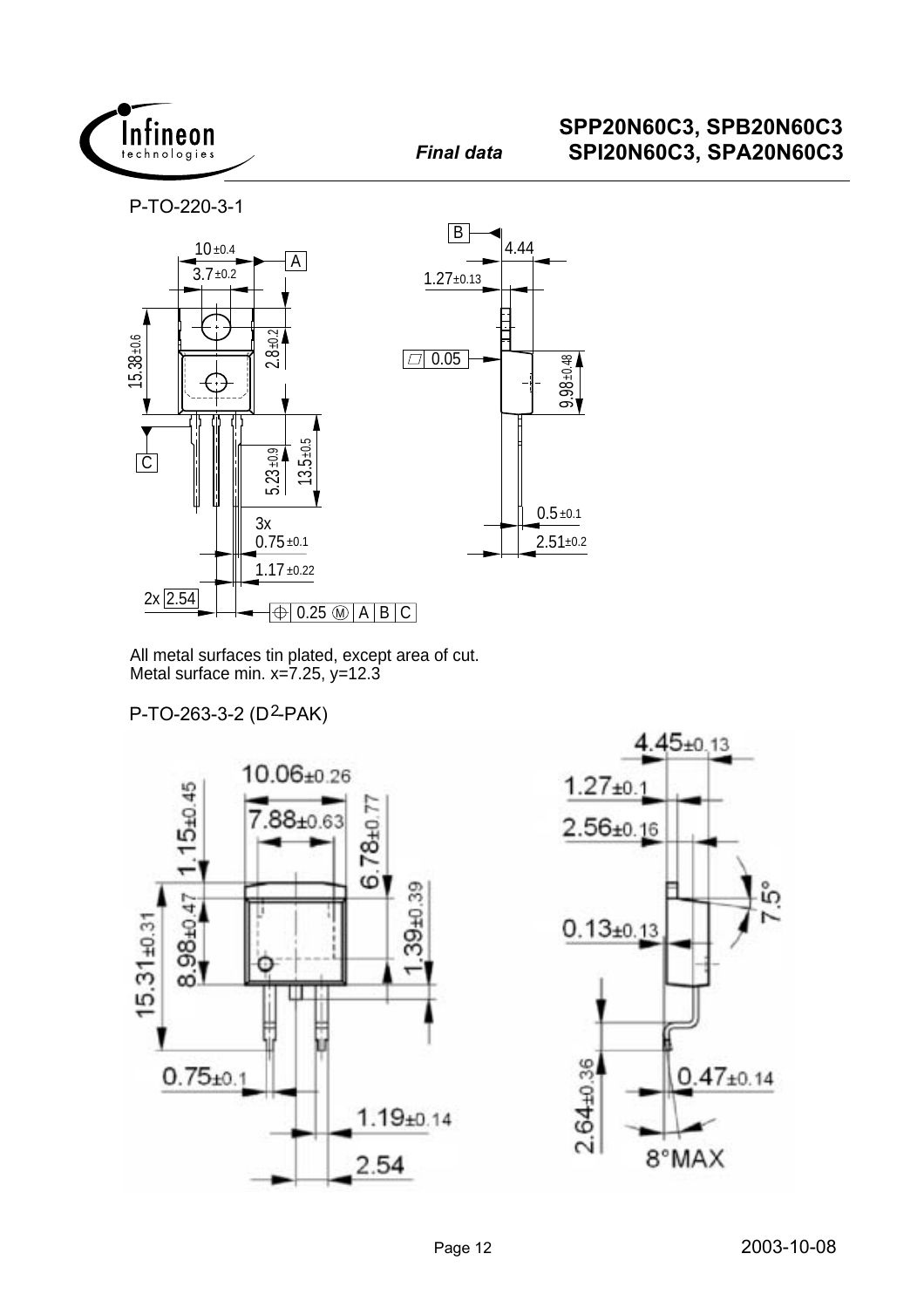





<sup>1)</sup> Typical Metal surface min.  $X = 7.25$ ,  $Y = 6.9$ <br>All metal surfaces tin plated, except area of cut.

#### P-TO-220-3-31 (FullPAK)



Please refer to mounting instructions (application note AN-TO220-3-31-01)